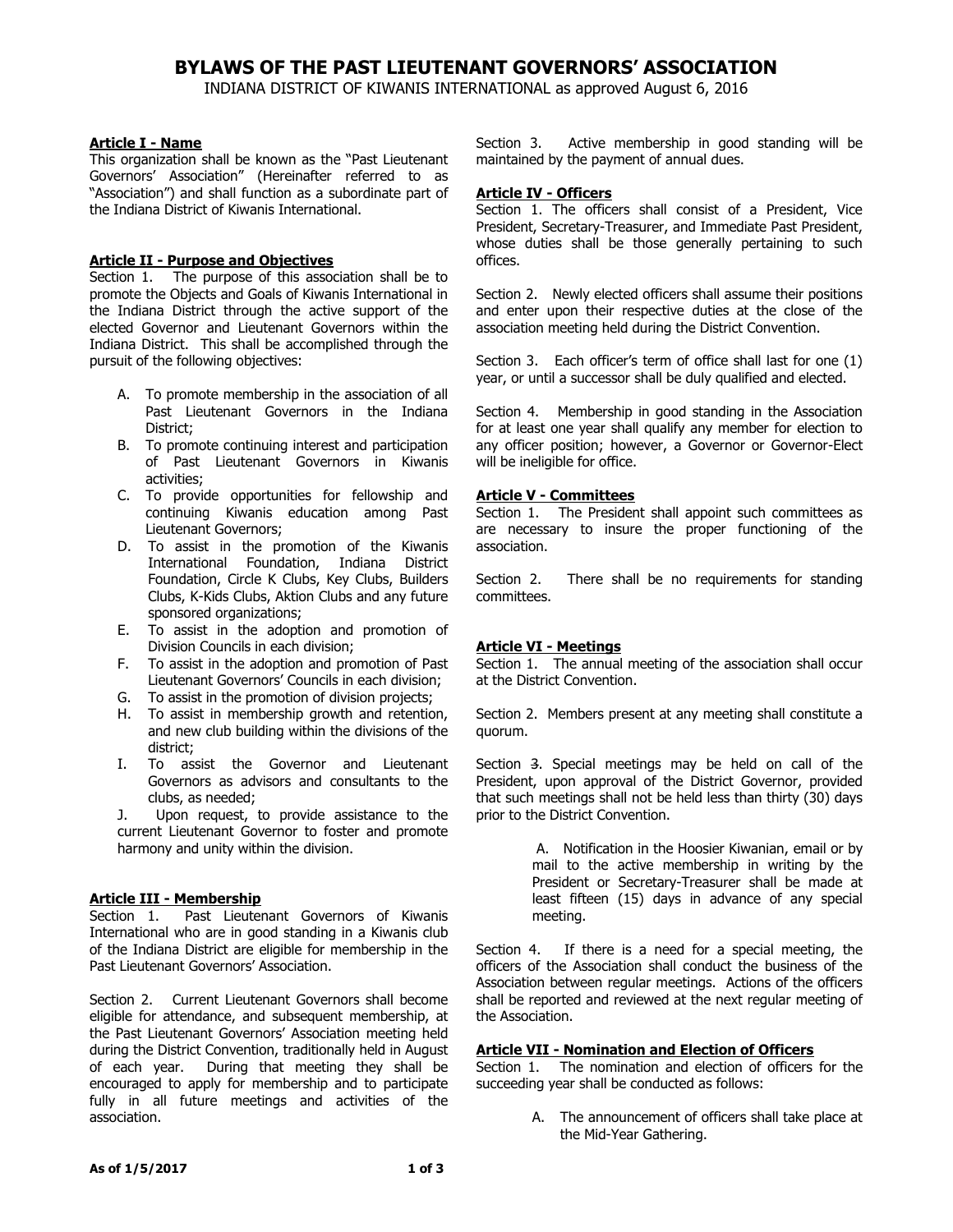## **BYLAWS OF THE PAST LIEUTENANT GOVERNORS' ASSOCIATION**

INDIANA DISTRICT OF KIWANIS INTERNATIONAL as approved August 6, 2016

Section 2. Voting shall be by ballot and shall not be cumulative. There shall be no voting by proxy.

Section 3. The President shall appoint a committee to be known as the Nominating Committee at least ninety (90) days prior to the Annual Meeting, provided there is a single Midyear Conference, or at least ninety (90) prior to the Nomination and Election Meeting if there are multiple Midyear Conferences.

> A. This committee shall consist of not less than three (3) or more than five (5) active members of the Association.

> B. The President shall designate the chairman of this committee.

C. The duties of the Nominating Committee shall be to prepare a slate of candidates, present nominations, with the consent of those nominated, and to prepare a ballot for the election.

Section 4. Further nominations from the floor may be made, provided consent of the nominee has been given.

Section 5. In the case of a vacancy of any office, the vacancy shall be filled at a called meeting upon thirty (30) days notice of nomination.

#### **Article VIII - Minutes of Meetings**

The Association Secretary-Treasurer shall keep written minutes of each meeting, shall provide any newsworthy items for possible publication in a District Publication, shall have copies of the said minutes available at the next scheduled meeting, and shall post the said minutes on the Indiana District of Kiwanis International Web site, if available, within thirty (30) days after each meeting. The Association Secretary-Treasurer shall file complete copies of such minutes with the Indiana District of Kiwanis International Executive Director/Secretary-Treasurer within thirty (30) days after each meeting.

#### **Article IX - Divisional Past Lieutenant Governors' Councils**

Section 1. At the request of the current Lieutenant Governor, the Immediate Past Lieutenant Governor shall serve as the chairman of the Past Lieutenant Governors' Council for that division.

Section 2. In the event of the inability of the Immediate Past Lieutenant Governor to serve as chairman of the council, the chairmanship shall be filled from within the ranks of the Past Lieutenant Governors of the division, as determined by the Past Lieutenant Governors active in the council.

Section 3. The current Lieutenant Governor shall be an exofficio member of the Past Lieutenant Governors' Council in each division and, in that capacity, shall be invited to all meetings of the council.

Section 4. The chairman of the Past Lieutenant Governors' Council and the current Lieutenant Governor shall formulate that portion of the agenda for each council meeting which addresses specific ways and means in which the past lieutenant governors may assist the current lieutenant governor, especially as it has to do with implementing the objectives contained in Article II, Section 1 of these Bylaws.

Section 5. The Council shall attempt to meet quarterly, at a time and a place as determined by the chairman.

Section 6. The first meeting of the Council in each administrative year shall take place in October. The name, address, and telephone number of the chairman shall be sent to the President of the Past Lieutenant Governors Association by November 15 of that year.

#### **Article X - Memorial Tributes**

The Association will give a yearly memorial donation to the Kiwanis Indiana District Foundation in the amount of \$250 to recognize those Past Lt. Governors who have died during the year.

## **Article XI - Revenue**

Section 1. Membership dues having been established at \$10.00 per year shall be subject to change only by a majority vote of a duly declared quorum at a regular meeting of the Association.

Section 2. The Association Secretary-Treasurer shall be informed of the receipt of any and all funds; donations and gifts designated for the Association and the Indiana District of Kiwanis International Executive Director/Secretary-Treasurer shall regularly deposit it in the official depository of the Association.

## **Article XII - Finance and Accounting**

Section 1. The fiscal year of the Association shall begin on the first day of October each year.

Section 2. The Indiana District of Kiwanis International Executive Director/Secretary-Treasurer shall submit a financial report to the Association Secretary-Treasurer at least seven (7) days prior to each of the Association's regular meetings. The Association Secretary-Treasurer shall submit the aforesaid financial report at each of the regular meetings. Additionally, a year-end financial statement shall be submitted by the Director/Secretary-Treasurer Indiana District of Kiwanis International Executive to the President, with a copy to the Association Secretary-Treasurer no later than November 1 of each year.